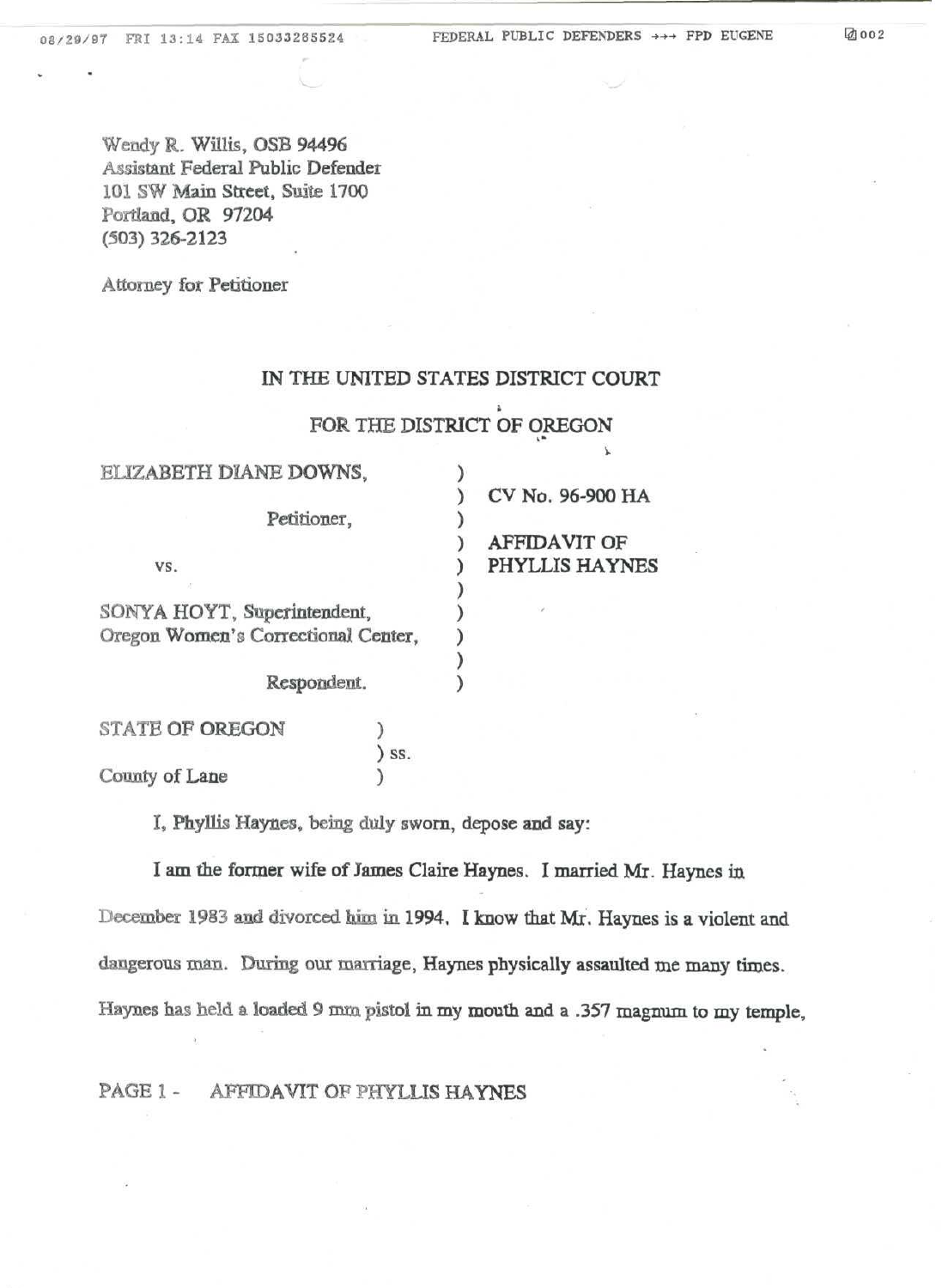threatening to shoot me. Haynes attacked me and broke my nose. On one occasion, during another argument, Haynes threw my newborn baby down the stairs. Haynes attacked me so many times it is difficult to remember them all, but I can/will never forget the violence and horrible crimes he has committed, nor the confessions he has made to me of brutal murders in the Willamette Valley area.

Mr. Haynes has told me he is the stranger who shot the Downs family, first i confessing his guilt in the winter of 1984, repeating that confession several times v. throughout our marriage. I know that he has also confessed to many other people, including members of my immediate family, which only reaffirms the truth of these confessions. When he told me, I refused to talk to him about it, as I knew he was/is very capable of the crime he was confessing to. I did not want to believe that the father of my children could have committed such a horrendous crime to a child. It frightened me then, as it does now, but I cannot allow Mr. Haynes confessions to me to go unheard.

During our marriage, Mr. Haynes was regularly involved in "black market" firearms. Haynes is very familiar with the use of many different firearms. I have seen him with a variety of lethal weapons, including machine guns. He knows how to make and use bombs, using various pyrotechnics. Haynes is also a former Kenpo Karate teacher and knows how to use his hands and body as a violent weapon.

## PAGE 2 - AFFIDAVIT OF PHYLLIS HAYNES